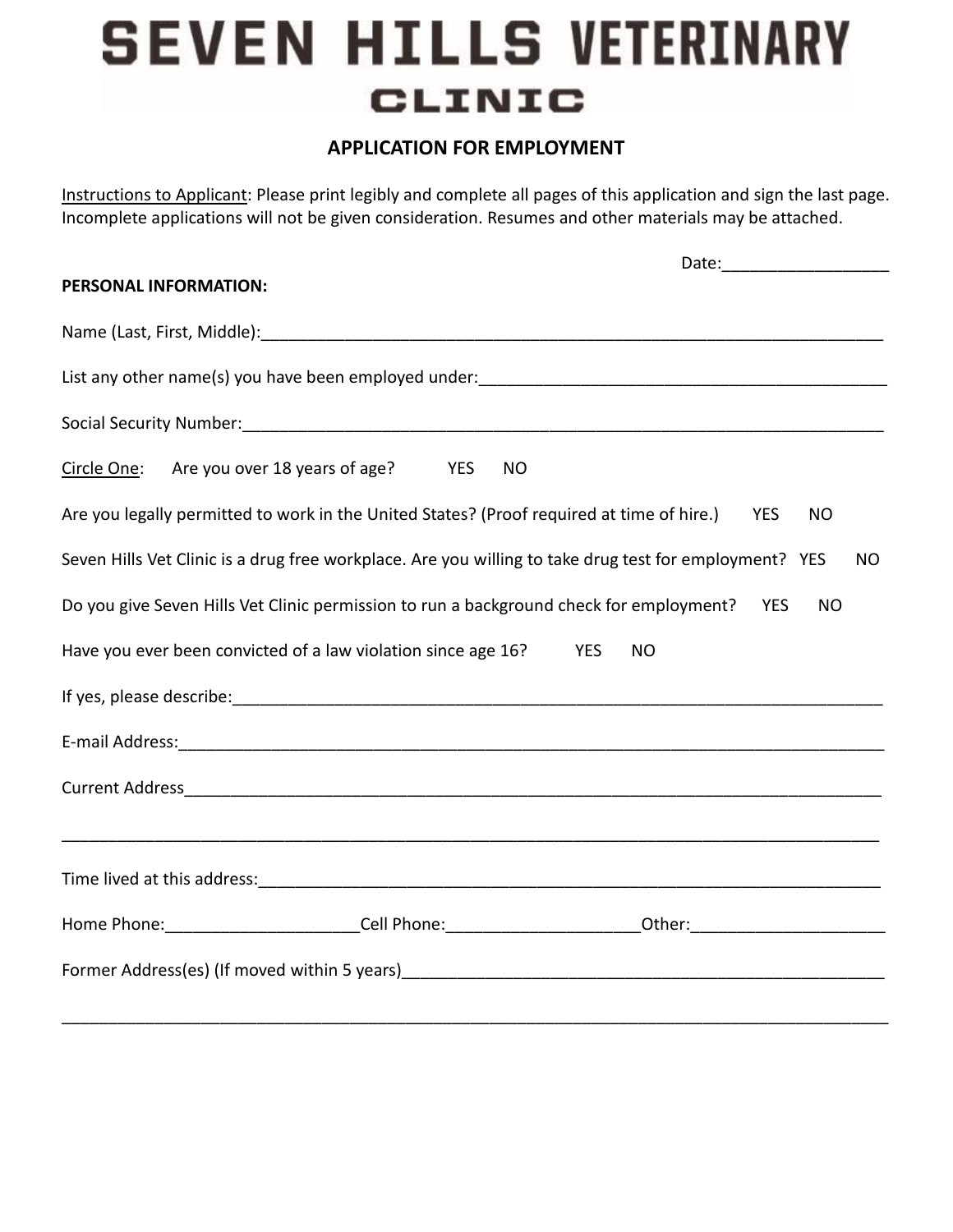## **EMPLOYMENT DESIRED:**

| Employment Desired: (Circle One) Full-Time Part-time                                             |           | Temp How many Hours?_______________                                                                                  |
|--------------------------------------------------------------------------------------------------|-----------|----------------------------------------------------------------------------------------------------------------------|
| Clinic hours are 7:30am-5:30pm M-F and Saturday 8am -12pm. What is your availability?            |           |                                                                                                                      |
| This position may require you attendance to work when the clinic is not open to the public       |           |                                                                                                                      |
|                                                                                                  |           |                                                                                                                      |
|                                                                                                  |           |                                                                                                                      |
| This position may require you to drive a vehicle. Do you have a current driver's license? YES    |           | <b>NO</b>                                                                                                            |
| Do you have reliable transportation to work? YES                                                 | <b>NO</b> |                                                                                                                      |
|                                                                                                  |           |                                                                                                                      |
|                                                                                                  |           |                                                                                                                      |
|                                                                                                  |           |                                                                                                                      |
| <b>EDUCATION:</b>                                                                                |           |                                                                                                                      |
| Are you a High School graduate or do you have an equivalency (GED) certificate? (Circle One) YES |           | <b>NO</b>                                                                                                            |
|                                                                                                  |           | College Attended: _________________________________Major: ____________________________Degree Earned: _______________ |
|                                                                                                  |           | College Attended: _________________________________Major: ________________________Degree Earned: _____________       |
| FORMER EMPLOYERS: List below all present and past employments, beginning with your most recent.  |           |                                                                                                                      |
|                                                                                                  |           |                                                                                                                      |
|                                                                                                  |           |                                                                                                                      |
|                                                                                                  |           |                                                                                                                      |
|                                                                                                  |           |                                                                                                                      |
|                                                                                                  |           |                                                                                                                      |
|                                                                                                  |           |                                                                                                                      |